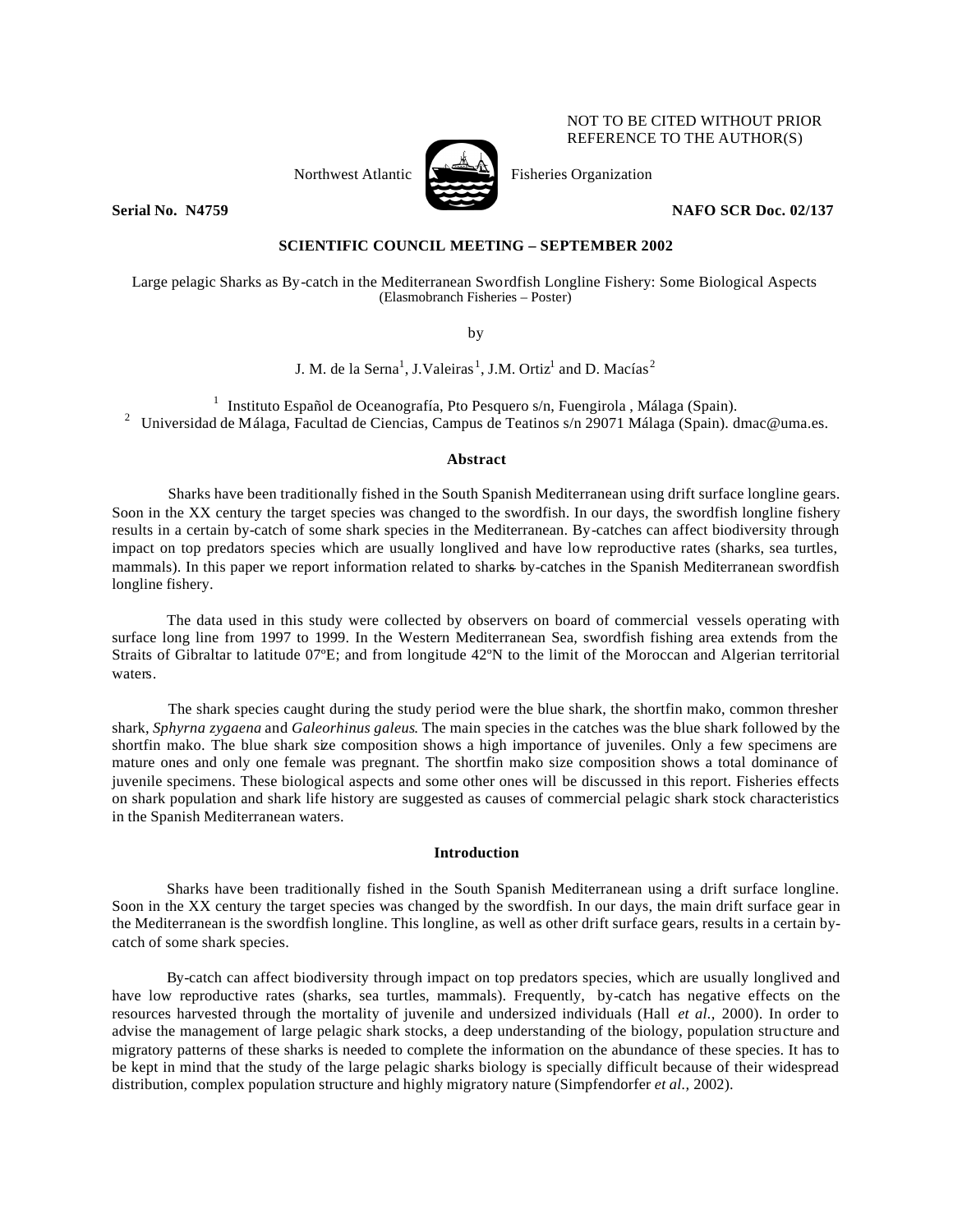A number of pelagic sharks species inhabit the Mediterranean Sea, including *Prionace glauca* (blue shark), *Isurus oxyrinchus* (shortfin mako), *Alopias vulpinus* (common thresher), *A. superciliosus* (bigeye thresher) and some species of *Sphyrna* and *Carcharinus* genera (Compagno, 1984).

The biology of blue shark has been studied in the North Atlantic Ocean. Stevens (1975) and Skomal (1990), who studied age and growth, pointed that males and females mature about 5 years of age; males reach a maximum age of 13 years whereas the females can reach 16 years. Extensive tagging of *Prionace glauca* in the North Atlantic provided information on population structure and migratory patterns (Stevens, 1976, 1990; Kohler *et al*., 1998). On the basis of these and other studies, there appears to be a considerable segregation based on the size and sex of the blue sharks.

Shortfin mako is a species found in tropical and warm areas (Compagno, 1984). The males are sexually mature when they reach a furcal length of 180 cm (females at 260 cm FL) (Stevens, 1983; Kohler *et al.,* 1995). Not much is known about the migratory patterns of the shortfin mako in the North Atlantic.

Historical data suggest an important shark presence in the Mediterranean. Some of these shark species are now practically absent in the Mediterranean catches. Those include the great white shark (*Carcharodon carcharias*). Other species show a marked download trend in their size, e.g. the shortfin mako (Soldo and Jardas, 2000).

The aim of this paper is to describe the shark by-catches in the Spanish Swordfish Mediterranean longline fishery as well as to report some biological aspects like the size composition, the sex ratio and sexual maturity of the two main species in the catches: *P. glauca* and *I. Oxyrinchus*.

### **Materials and Methods**

The data used in this study were collected by observers on board of Spanish commercial vessels operating with surface longline. This gear basically targets swordfish in the Western Mediterranean Sea waters. The study was developed along a three years period (from 1997 to 1999). Other data set was collected in the Spanish fish markets. After both data sets were combined and weighted.

### Fishing operations

All sea operations, including fishing activities, were performed under the direction of the respective boat captains. The fishing operations were developed by commercial vessels that used non-standard longlines. The characteristics of the Mediterranean surface long line displays a great variability depending on the vessels' origin area, its capacity and its autonomy. The long line gear is usually made up of a nylon and plastic main line, 2-2.5 mm in transversal section. Branching lines are attached to the main line and separated one from each other by a distance of about 22 m. Branching lines have 1.60 and 1.80 mm in section and a total length of 11 m. Each branching line carries 1 hook. Near the surface, the main line is supported by a series of buoys, which have bright signals and reflectors for location. Mean gear length is about 40 km. Mean number of hooks per fishing operation is between 1000 and 2000. Hooks are baited with *Illex, Sardinella* and *Scomber* spp. Set times were variable but usually ranged from 6 to 12 h.

#### Data collection

Data sets, including the location, date, time, surface water temperature and predominant weather of the catch, as well as the number of hooks and the kind of baits used were recorded by the onboard observers. All of the caught exemplars were examined on board before the selection and discarding process. The specimens of each species were identified, counted and measured. The sex of the sharks species was also considered.

The landing data set consists of the geographical location of the fishing operations, the effort (number of hooks), species identification, number and measure of each landing exemplar. The sex of the shark species was also considered.

The final data set used in this analysis comprises information from both landing and onboard observers. These data were computerized using FoxBase applications. The basic data (vessel, date, location, effort, bait,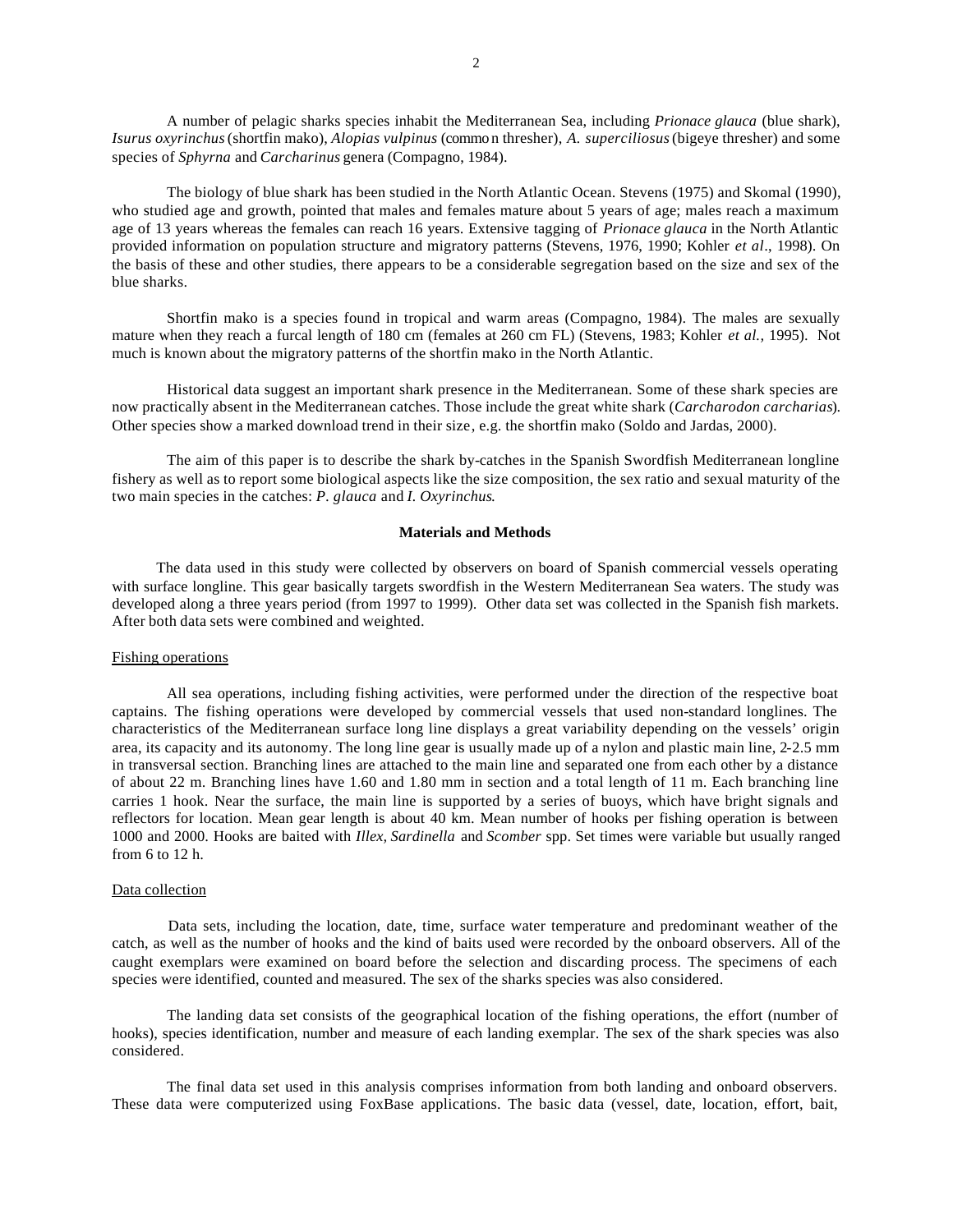catches, size sampling, etc.) were computerized by sets. Biological and biometric data were computerized when available. The FoxBase applications integrate all the available information using a weighted-substitution sequential process. Finally, all the information obtained can be used in an unique standardised format.

#### **Results**

A total of 17.759 pelagic sharks were caught in the longline sets included in this study. More than 91% of the sharks caught in the Mediterranean were *P. glauca*. Lower numbers of *I. oxyrhinchus* were caught (7,9%). Lower numbers of *Alopias vulpinus* (0.8%), *A. superciliosus* (0.05%) and *Sphyrna zygaena* (0.05%) were also caught. Sometimes other semipelagic species like *Galeorhinus galeus* (0.08%) show up in the longline fishery (Table 1). Detailed analysis of the data was restricted to *P. glauca* and *I. oxyrinchus* due to the low catches of the rest of shark species.

#### Blue shark

The 16,174 *P. glauca* caught comprised 7,602 males and 8,572 females (47% of males). The annual sex ratios favoured females in all years except in 1998. In all the years studied the *P.glauca* sex ratio was close to 1:1 (see Table 2).

Blue sharks ranged from 50 to 250 cm FL in size. The size composition of the blue shark catches shows a high importance of juveniles (sizes between 120 and 160 cm FL, Fig. 1). Considering a first maturity size of 185 cm FL (Pratt, 1979), our results showed that adult exemplars were rare in the Mediterranean (only a 3% of the catches). The largest exemplars caught in this study were males, although the sex ratio of the largest size class favoured females. The sex ratio by size class (Fig. 2) indicates that females were more abundant in the juvenile and adult states; only the subadult and young adult size class (120-180 cm FL) shown an equilibrated sex ratio. The females were very abundant in the largest size class. The macroscopic analysis of gonads and utero showed a high incidence of inmature blue shark females in the Mediterranean. Only a few specimens showed maturity features and only one female was pregnant (56 embryos, 10 cm FL of average size. Sex ratio around 50%).

### Shortfin mako

The 1,405 *I. oxyrinchus* specimens that were caught comprised 646 males and 759 females (46% of males). The annual sex ratios favoured females in all years except in 1999 (see Table 2).

The caught shortfin makos ranged in size from 60 to 160 cm FL. Juveniles were more abundant at size classes between 90 and 100 cm FL (Fig. 3). From the point of view of the first maturity size (180 cm FL for males and 260 cm FL for females) (Kohler *et al*., 1998), the size composition shows a total absence of adult and subadult specimens. The largest shortfin makos caught in this study were females. Sex ratios changed substantially together with the size (Fig. 4). More than 80% of the catches between 60 and 80 cm FL were males, but the proportion of males declined around 50% in sizes between 80 and 140 cm FL. There were very few males in over the 140 cm FL size. The macroscopic analysis of the gonads showed a total absence of mature specimens in the catches.

### Other pelagic sharks species

The *Alopias vulpinus* was the third most abundant species reaching 149 specimens caught. Males dominate the catches (55%). Anual sex ratios were very variable (see table 2). Size range between 70 and 240 cm FL.

Size of the captured *Alopias superciliosus* ranged between 160 and 200 cm FL. There were no data about sex and maturity of the 9 exemplars caught. All the *Sphyrna zigaena* studied (8 exemplars) were 200 cm FL females caught in 1997.

#### **Discussion**

*P. glauca* was nearly 12 times more abundant in the Spanish Mediterranean longline than the next most abundant shark. The dominance of *P. glauca* shown in our results is in accordance to other papers about the North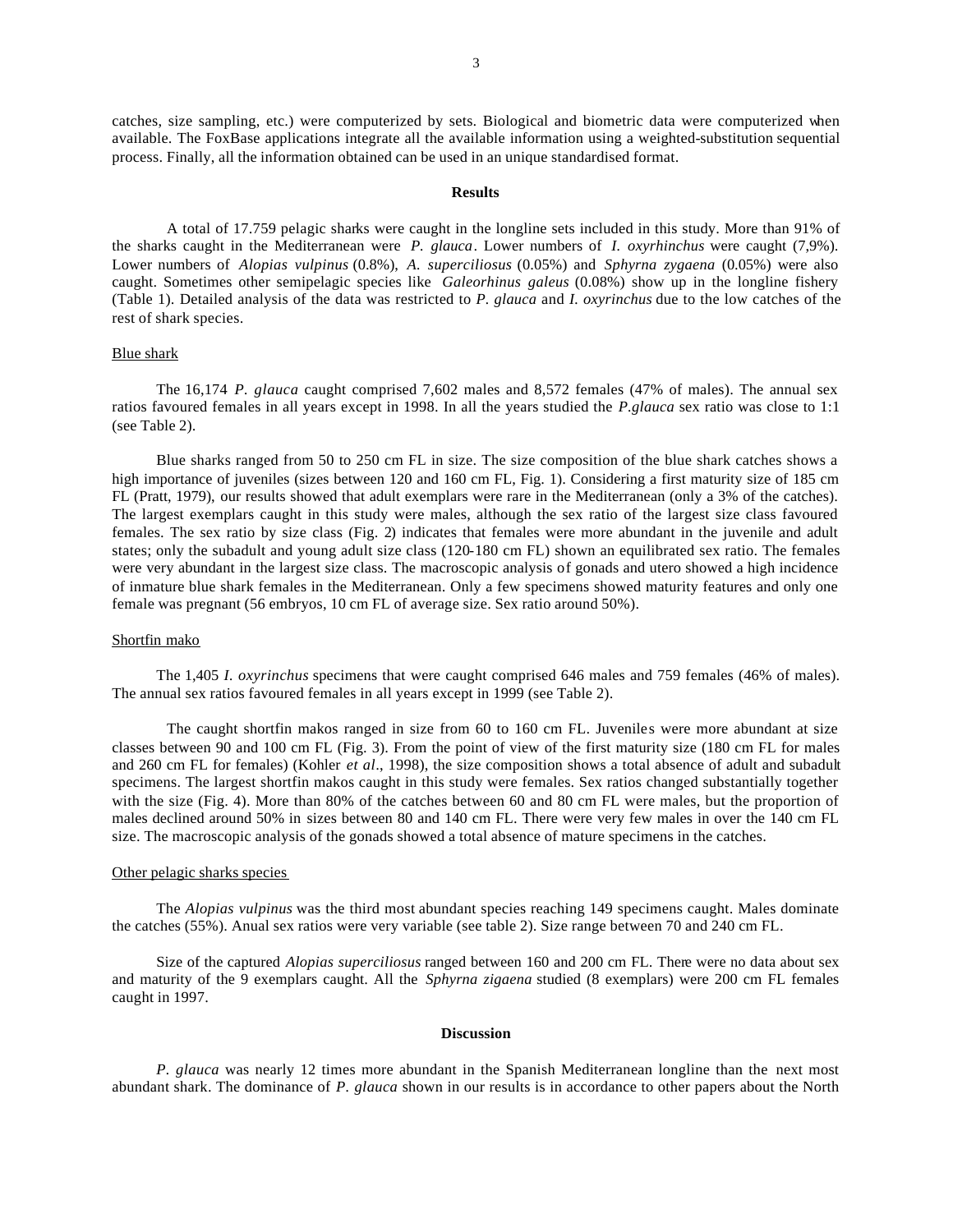Atlantic (Hoey, 1983; Hazin *et al.,* 1994; Bigelow et al., 1999; Matsugana and Nakano, 1999; Cramer, 1999; Nakano, 1999).

Regarding the *P. glauca* sex ratio, females dominate the catches (1: 0.9). These results are different to the ones reported by Kohler *et al,* (1998) for blue shark sex ratios. It is important to emphasise that Simpferdorfer *et al.* (2002) indicated that males dominate the catches in the North Atlantic. According to Pratt (1979) blue shark mating takes place in the Western North Atlantic; after mating the females migrate to Eastern North Atlantic where they mature and the new specimens are born. Our results support this hypothesis: we have 1) observed neonatal blue sharks in the Mediterranean 2) have described juveniles dominating the Mediterranean catches, 3) have shown the sex ratios of the largest size class dominated by the females and 4) have observed one large pregnant female.

The next most abundant shark was *I. oxyrinchus,* what is consistent with the results reported by Simpfendorfer *et al*. (2002) in the Western North Atlantic. Sex ratio was close to 1:0.9 with a slight dominance of females. Historical data indicate that shortfin mako was an abundant species in the Mediterranean Sea along the past century (Katuric, 1893; Kosic, 1903).

Our results show an absolute dominance of juveniles in the recent Mediterranean catches which present the modal value near to 90 cm in FL. According to these results, the Mediterranean could be a nursery area for the shortfin mako. However, some historical records in the Eastern Mediterranean reported large shortfin makos over the first maturity size: 300-400 cm TL (Brussina, 1888; Kosic, 1898; Soldo and Jardas, 2000). This contradiction might be explained by following reasons:

- Fishing gear selectivity: Several changes in gear materials and structure were introduced when the traditional Mediterranean shark fishery changed to target swordfish. One of the most important changes was the substitution of the steel branch line by nylon monofilament. Thereafter the low hardness of the branch lines probably reduced the catchability of the largest sharks.
- The overfishing of shark stocks by longline fisheries (first as a target species and latter as by-catch species) has caused a decline of the shortfin mako average size in the Mediterranean.

We suggest a combination of these reasons besides the life history of sharks to explain our results. Further investigations and an adequate recovery and study of the historical series will be mandatory to properly inform about the actual status of the shortfin mako in the Mediterranean.

The minor occurrence of the other large sharks species in the Mediterranean is also in accordance to Simpfendorfer *et al.* (2002) and Kohler *et al.* (1995) data from the North Atlantic.

#### **References**

- BIGELOW, K.A., C.H. BOGGS and X. HE. 1999. Environmental effects on swordfish and blue shark catch rates in the US North Pacific longline fishery. *Fish. Oceanogr.*, **8:** 178-198.
- BRUSSINA, S. 1888. Morski psi Sredozemnog i Crljenog mora. *G.H.N.D*., **III:** 167-230.
- COMPAGNO, L.J.V. 1984. FAO Species Catalogue, Vol. 4. Sharks of the World: Annotated and Illustrated Catalogue of Shark Species Known to Date. FAO Fisheries Synopsis 125, pp. 1-655.
- CRAMER, J. 1999. Large pelagic logbook catch rates for sharks. ICCAT Document BYC/99/9.
- HALL, M.A., D.L. ALVERSON and K.I. METUZALS. 2000. By-Catch: Problems and Solutions, *Marine Pollution Bulletin,* **41**: 204-219.
- HAZIN, F.H.V., C.E. BOEKMAN, E.C. LEAL, R.P.T. LESSA, K. KIHARA, and K. OTSUKA. 1994. Distribution and relative abundance of the blue shark, *Prionace glauca*, in the southwestern equatorial Atlantic Ocean. *Fish. Bull.* **92**: 474¯480.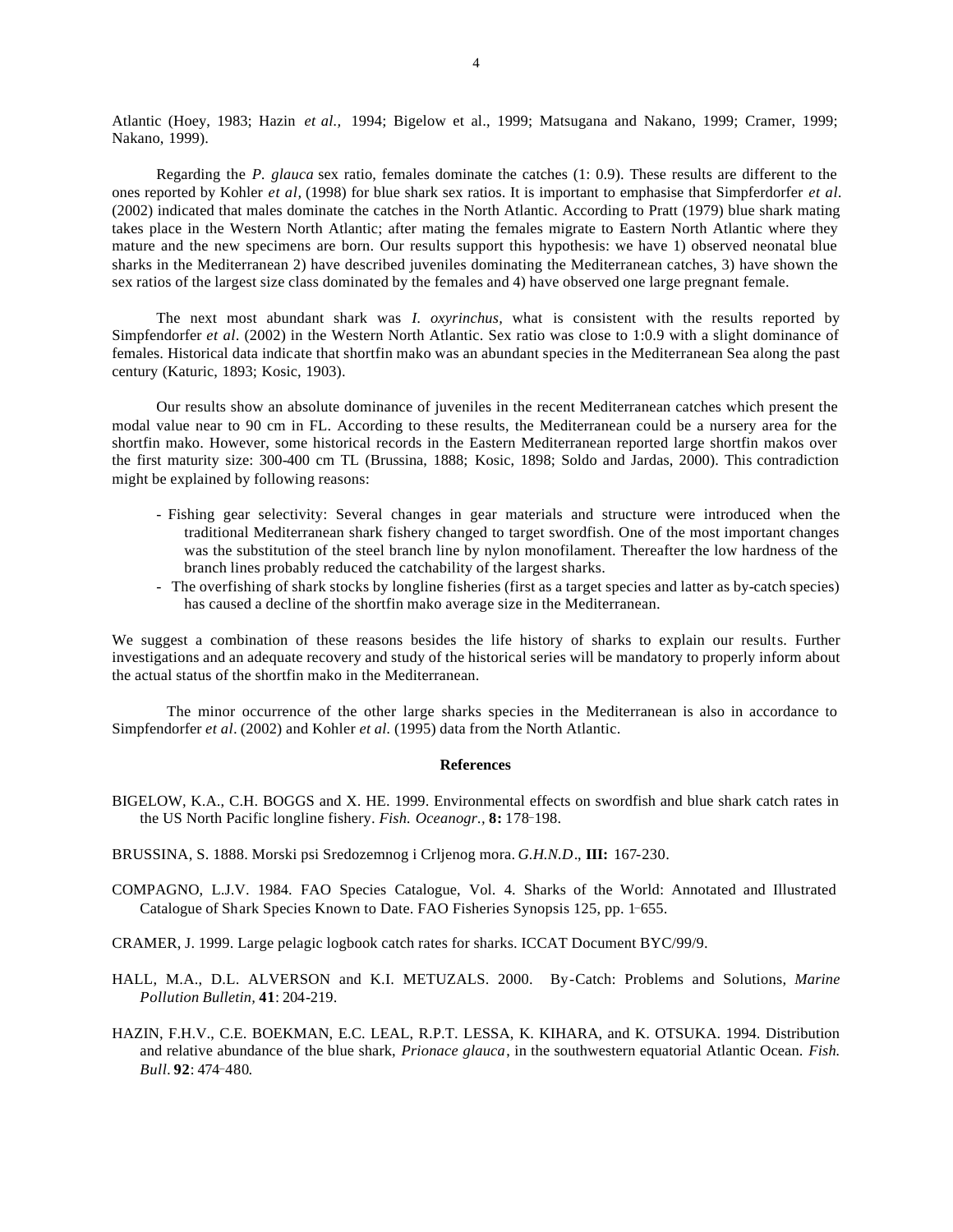- HOEY, J.J. 1983. Analysis of longline fishing effort for apex predators (swordfish, shark, and tuna) in the western North Atlantic and Gulf of Mexico. Unpublished Ph.D. Thesis. University of Rhode Island, Kingston, RI.
- KATURIC, M. 1893 Ihtijolosko-erpetoloske biljeske. *G.H.N.D*.,**VIII**: 1-2.
- KOHLER, N.E., J.G. CASEY and P.A. TURNER. 1998. NMFS Cooperative Shark Tagging Program, 1962-1993: an atlas of shark tag and recapture data. *Mar. Fish. Rev.*, 60: 1-85.
- KOHLER, N.E., J.G. CASEY and P.A. TURNER. 1995. Length-weight relationships for 13 species of sharks from the western North Atlantic. *Fish Bull.*, 93: 412-418.
- KOSIC, B. 1898. Nova gragjka za dubrovacku nomenclaturu i funu riba. *G.H.N.D*., **X:** 77-88.
- KOSIC, B. 1903. Ribe dubrovacke, Knjiga 155. *Jazu*, Zagreb, **48**.
- MATSUNAGA, H. and H. NAKANO. 1999. Species composition and CPUE of pelagic sharks caught by Japanese longline research and training vessels in the Pacific Ocean. *Fish. Sci.*, **65:** 16-22.
- NAKANO, H. 1999. Updated standardized CPUE for pelagic sharks caught by Japanese longline fishery in the Atlantic Ocean. ICCAT Document BYC/99/3.
- PRATT, H.L. 1979. Reproduction in the blue shark, *Prionace glauca*. *Fish. Bull.*, **77:** 445-470.
- SIMPFENDORFER, C.A., R.E. HUETER, U. BERGMAN and S.M.H. CONNETT. 2002. Results of a fisheryindependent survey for pelagic sharks in the western North Atlantic, 1977-1994. *Fisheries Research*, **55:** 175-192*.*
- SKOMAL, G.B. 1990. Age and growth of the blue shark, *Prionace glauca*, in the North Atlantic. Unpublished Master's Thesis. University of Rhode Island, Kingston, RI.
- SOLDO, A, and I. JARDAS. 2000. Large sharks in the Eastern Adriatic. *Proc. 4th Europ. Elasm. Assoc. Meet*., Livorno (Italy), In Vacchi, M., La Mesa, G., Serena, F. and Séret, B. eds. ICRAM, ARPAT &SFI.: 141-155.
- STEVENS, J.D. 1975. Vertebral rings as a means of age determination in the blue shark (*Prionace glauca* L.). *J. Mar. Biol. Assoc. UK,* 55: 657-665.
- STEVENS, J.D. 1976. First results of shark tagging in the north-east Atlantic, 1972¯1975. *J. Mar. Biol. Assoc. UK,* **56:** 929¯937.
- STEVENS, J.D. 1983. Observations on reproduction in the shortfin mako, *Isurus oxyrinchus*. *Copeia,* **1:** 126-130.
- STEVENS, J.D. 1990. Further results from a tagging study of pelagic sharks in the north-east Atlantic. *J. Mar. Biol. Assoc. UK,***70:**707¯720.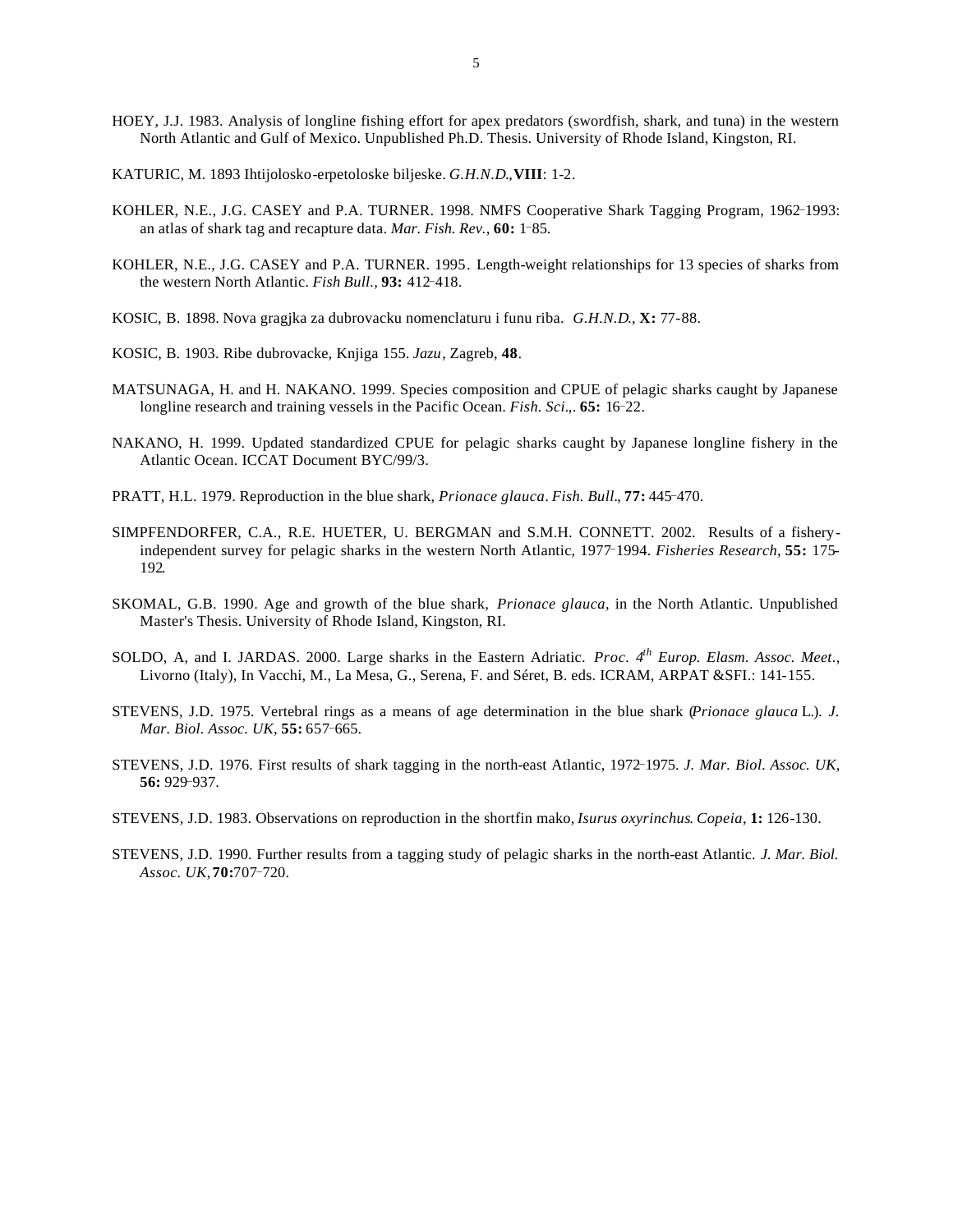| <b>Species</b>       | N     | $\frac{0}{0}$ | Size range (FL, cm) | Male $(\%)$ |
|----------------------|-------|---------------|---------------------|-------------|
| Prionacea glauca     | 16174 | 91            | $50-250$            | 47          |
| Isurus oxyrinchus    | 1405  | 8             | 60-160              | 46          |
| Alopias vulpinus     | 149   | 0.8           | 70-240              | 55          |
| Alopias supercilious | Q     | 0.05          | 160-200             |             |
| Sphyrna zigaena      | 8     | 0.05          | 200                 | 0           |
| Galeorhinus galeus   | 14    | 0.08          | 55-105              |             |

TABLE I. Summary of sharks caught by the Spanish Mediterranean longline fisheries.

TABLE II. Annual sex ratios of the main species caught by the Spanish Mediterranean longline fisheries.

| %males               | 1997 | 1998 | 1999 |
|----------------------|------|------|------|
| A. <i>vulpinus</i>   | 50   | 70   | 38   |
| <i>I. oxyrinchus</i> | 43   | 41   | 63   |
| P. glauca            | 45   | 55   | 40   |



Fig. 1. Size distribution of *Prionace glauca* by-catches in Spanish Mediterranean longline fisheries.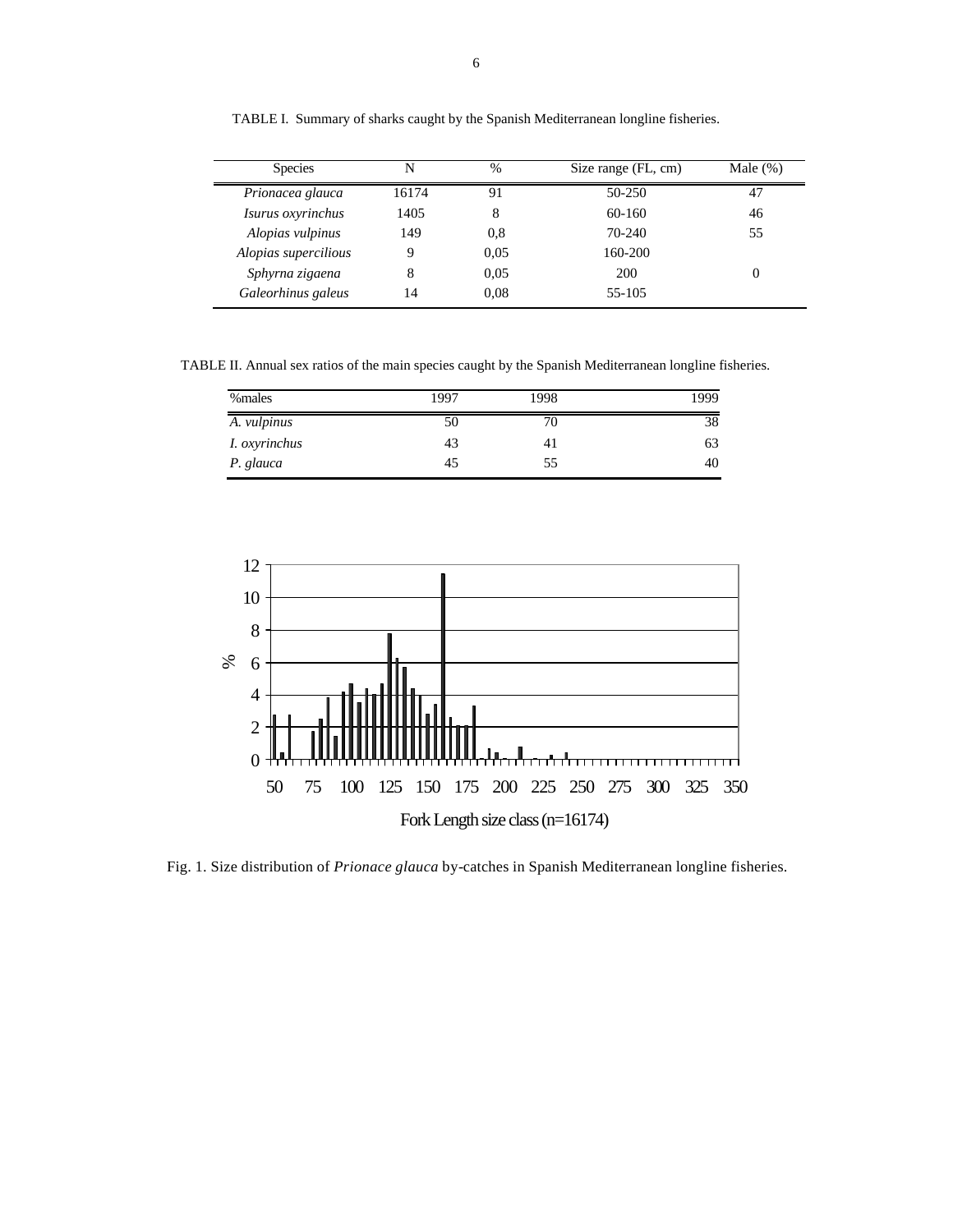

Fig. 2. Sex ratios by size class of *Prionace glauca* by-catches in Spanish Mediterranean longline fisheries. The vertical line indicates the first maturity size in this species.



Fig. 3. Size distribution of *Isurus oxyrinchus* by-catches in Spanish Mediterranean longline fisheries.